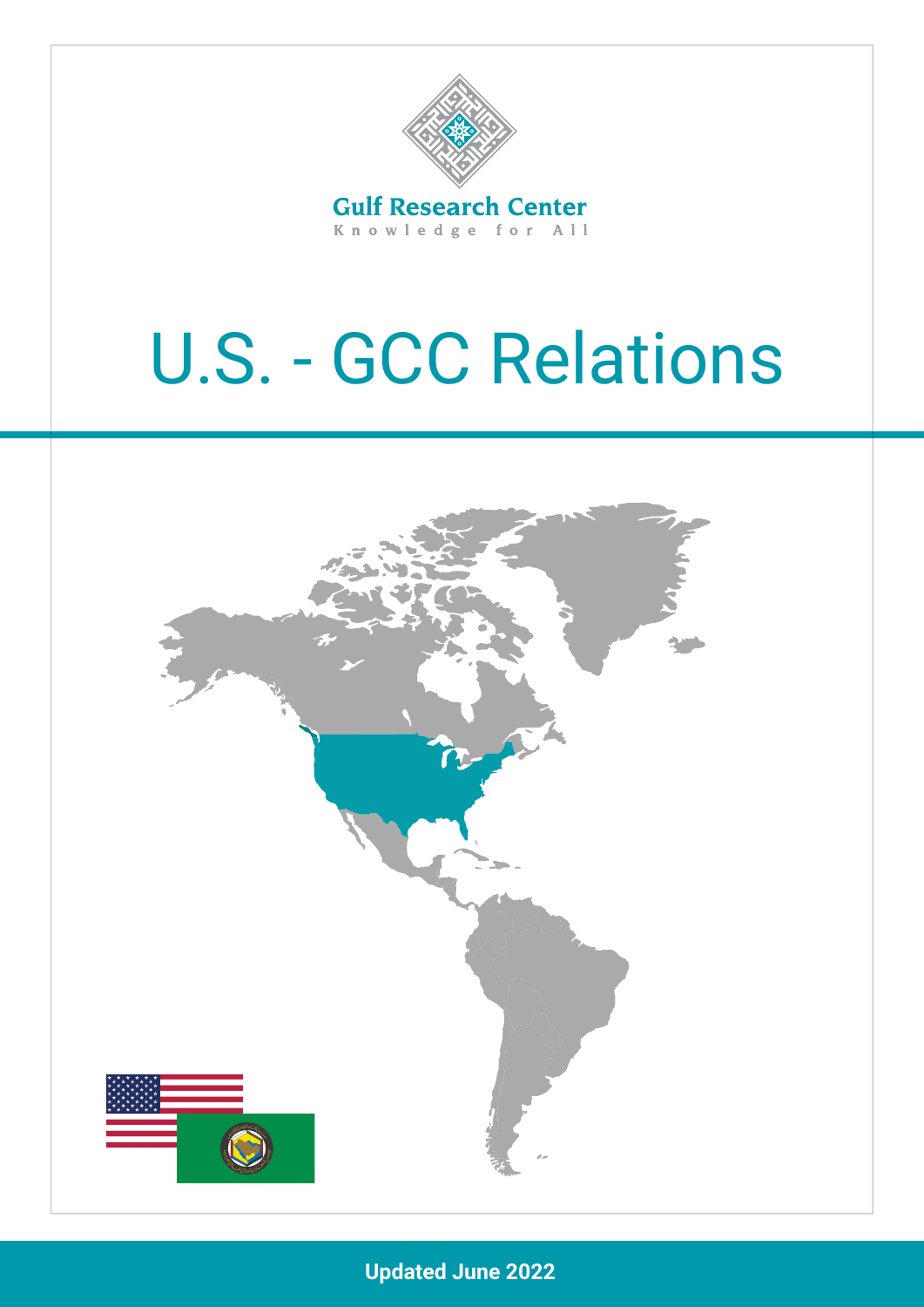

#### **1. Key Domestic Developments**

Given the continued polarized political environment, the Biden-Harris Administration must show progress on its domestic political agenda with congressional elections looming in 2022 and a razor- thin majority in the Senate. While the expectation has been that domestic issues will remain predominant, with foreign matters playing a secondary role, the Ukraine crisis further increased pressure on the administration. As a result, U.S. domestic challenges have been exacerbated, increasing the polarization between the two sides of the American political divide. Skyrocketing gas prices, concerns about inflation, a continued rise in the national debt, and the lingering effects of the pandemic are now considered the main drivers of the upcoming elections in the fall.



Gasoline prices and inflation still rule as the overriding issue in domestic assessments. Gas prices surged to \$4 per gallon, the highest since 2011. Moreover, the U.S. national debt recently crossed \$30 trillion. Consequently, inflation levels rose to record levels for over 40 years. While the Federal Reserve raised interest rates by 0.25% to

slow down the rise in prices, this also increases the risk of an economic recession just as the U.S. enters its midterm election season.

Although the war in Ukraine exacerbated the uptick in gas prices, it is not the root cause. Data indicates that gas prices began rising in November 2021, long before the war in Ukraine. According to data from the U.S. Energy Information Administration (EIA), after the national average gas prices stabilized at \$2 per gallon in April 2020, it increased back up to \$3.32, the highest since 2014. The same goes for inflation, which began to increase in the middle of 2021.

The rising gas prices caused a hit in President Biden's poll numbers, as have the concerns over rising prices in general. For the Republicans, the burden of these developments falls on President Biden alone, whereas Democrats are keen to emphasize that the recent spikes are war-related. Voters are also split regarding COVID-19, as the U.S. transitions from pandemic to endemic in the battle against the coronavirus. While progress has been made on the Covid-19 Health Equity Task Force, the U.S. remains vulnerable to another wave following the uptick of Omicron cases.

# *Key U.S. Economic and Social Data*

- GDP: \$20.94 trillion (2020) GDP per capita: \$63,543 (2020).
- Annual Growth Rate:  $-3.5\%$  (2020) Inflation: 1.22% (2020).
- Population: 329,484,123 (2020) Unemployment Rate: 8.31% (2020).
- Credit Rating: Standard & Poor: AA+ with a stable outlook. Moody: Aaa with a stable outlook. Fitch: AAA with a negative outlook. DBRS: AAA with a stable outlook.

The COVID-19 pandemic signaled the 2020 recession, the worst recession since the Great Depression, causing the U.S. economy to contract by 3.5% in 2020. In addition, due to states requiring non-essential businesses to shut down, the U.S.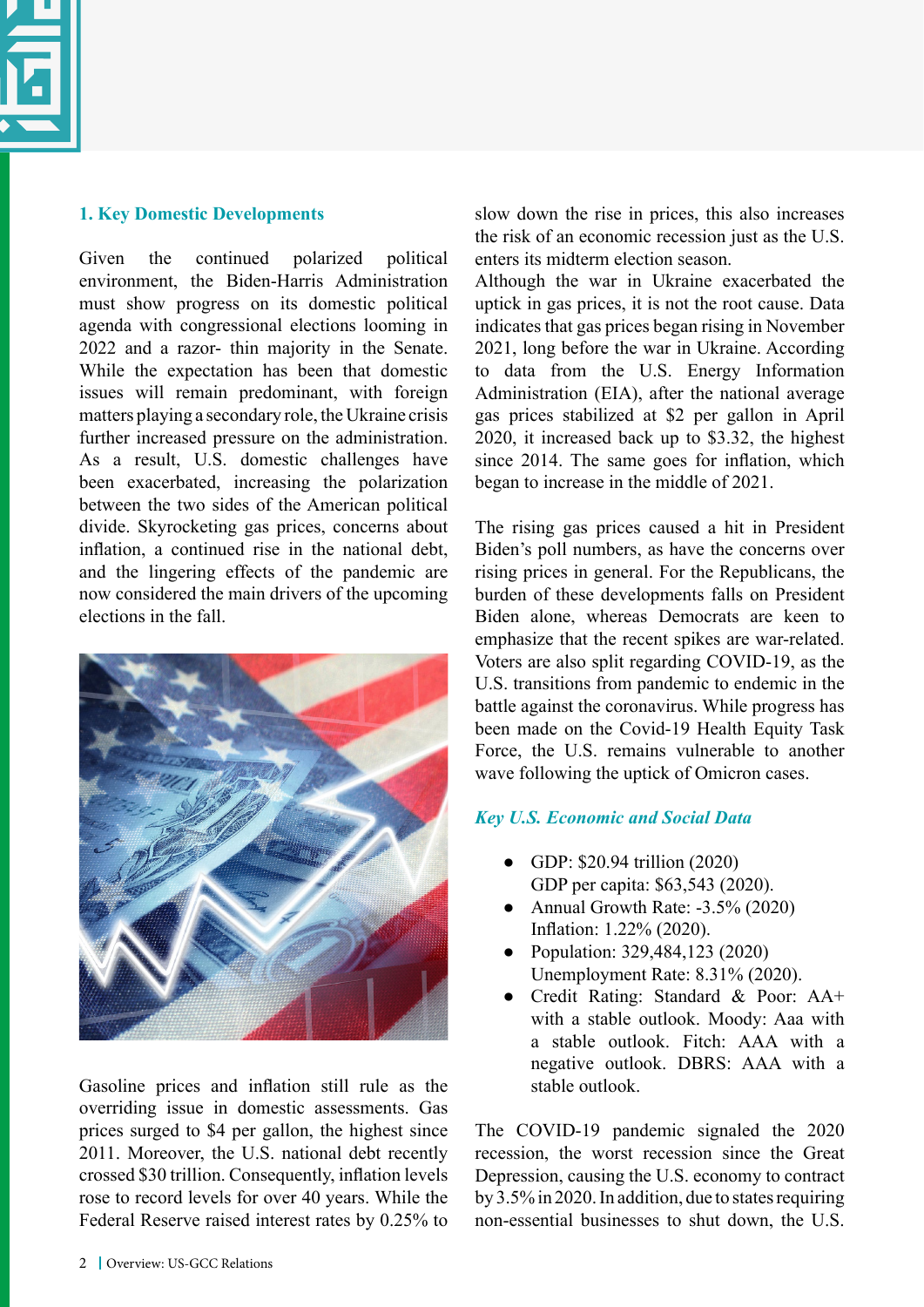

economy lost around 20.6 million jobs, with the unemployment rate peaking at 14.8% in April 2020. However, the U.S. GDP growth is expected to rise by 7% in 2021, and the Federal Reserve projects that unemployment will fall to a healthy 5.0% in 2021. However, whether this preliminary recovery will help the Biden administration in the fall elections, a mid-term election in which the party sitting in the White House tends to lose seats, is very questionable.

## **2. U.S. Foreign Policy**

In his first foreign policy address as president, President Biden stated that "diplomacy is back at the center of our foreign policy." He added, "America is back, diplomacy is back." Additionally, President Biden stated in the State Department that his administration will work toward "reclaiming our credibility and moral authority."

# *Key Foreign Policy Initiatives in 2022*

- The U.S. declares the Rohingya repression in Myanmar as genocide.
- The U.S. imposes sanctions on China over the repression of Uighur Muslims and other ethnic and religious minorities.
- The U.S. imposes sanctions on Russia for invading Ukraine.
- U.S. resurrects JCPOA deal talks.

Despite these above accomplishments, there are numerous questions about whether this rebuilding of alliances ended Trump's "America First" foreign policy. For example, French government officials, media, and opinion leaders criticized the U.S. after the AUKUS security pact was formed between Australia, the U.S., and the UK to help Australia build nuclear-powered submarines in September 2021. France recalled its ambassadors to the U.S. and Australia, and France's foreign minister called the trilateral security pact a "stab in the back" after Australia decided to cancel a  $€56$  billion submarine deal without notice. Furthermore, on June 3, 2021, the Biden Administration announced an executive order that bans Americans from investing in 59 Chinese firms, including Huawei, maintaining Trump's tariffs on China. Furthermore, in mid-April, the Biden administration announced it would maintain Trump's 15,000-person cap on refugee admittance. Additionally, President Biden has continued Trump's policy of using a specialized public health order, Title 42, to expel hundreds of thousands of migrants arriving at the United States-Mexico border.

Additionally, the sudden and chaotic withdrawal of U.S. troops from Afghanistan, which opened the door open for the Taliban to control Kabul and seize overall political power, significantly damaged U.S. credibility. Overall, the Biden Administration received criticism domestically and abroad, given how the affair was conducted. For example, General Mark Milley, chair of the Joint Chiefs of Staff, called the war in Afghanistan a "strategic failure" in a hearing in the Senate. In addition, according to the Wall Street Journal, several U.S. agencies began internal reviews of the Biden Administration's handling of the withdrawal.

Potentially equally damaging to U.S. credibility could be President Biden's handling of the crisis in Ukraine. Although the sense is that the crisis has brought forward a newfound unity in the Western alliance, there are concerns that some of the steps announced by the U.S. could lead to a further increase in tensions rather than bringing the crisis to an end. For example, President Biden labeled Russian leader Vladimir Putin a "war criminal," which, according to experts, closes the door further on a diplomatic solution. Others, such as John Mearsheimer, go as far as to blame the U.S. for the war in Ukraine. They argue that the U.S. pushing to expand NATO towards the east over the past decades has increased the likelihood of war between nuclear-armed powers.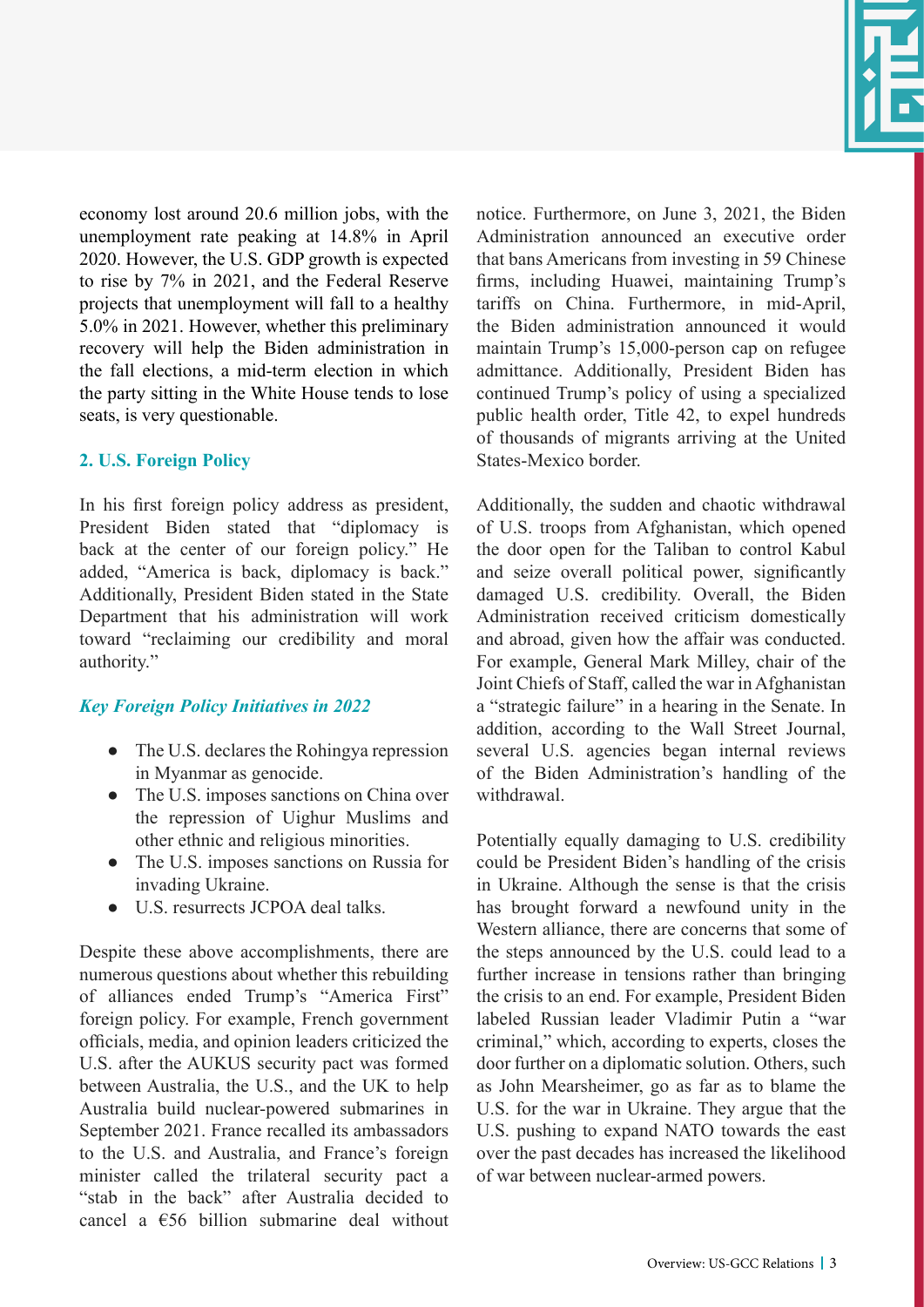

# **3. U.S.-GCC Fact Sheet**

● U.S. trade in goods with GCC countries in 2022 as of March 2022:

| <b>Country</b>                    | <b>Exports</b> | <b>Imports</b> | <b>Balance</b> |
|-----------------------------------|----------------|----------------|----------------|
| Saudi<br>Arabia                   | \$2,560.6M     | \$5,038.4M     | $$-2,477.8M$   |
| <b>United</b><br>Arab<br>Emirates | \$4,544.6M     | \$1,444.2M     | \$3,100.4M     |
| Qatar                             | \$694.6M       | \$826.0M       | $$-131.4M$     |
| Oman                              | \$366.5M       | \$671.7M       | $$-305.2M$     |
| Bahrain                           | \$225.9M       | \$467.8M       | \$-241.9M      |
| Kuwait                            | \$679.3M       | \$346.1M       | \$333.2M       |

# *Establishment of Diplomatic Relationships*

● U.S.-GCC Diplomatic Relations: Saudi Arabia (1940 following recognition in 1931), Kuwait (1961), Bahrain (1971), United Arab Emirates (1972), Qatar (1972), and Oman (1972).

# *Current Diplomatic Representation*

- U.S. Embassy in Riyadh: Chargé d'Affaires, Martina Strong.
	- Consulate General Dhahran: Consulate General Dinka Masic.
	- Consulate General Jeddah: Consulate General Faris Y. Asad.
- Embassy of The Kingdom of Saudi Arabia in Washington: H.R.H. Princess Reema bint Bandar bin Sultan bin Abdulaziz Al Saud.
	- Consulate General Houston: Consulate General Mr. Saad Hamad Aljebreen.
	- Consulate General Los Angeles: Consulate General Mr. Fawaz Alshubaili.

○ Consulate General New York: Consulate General H.E. Mr. Hatem Al Gahamdi.

# *Key U.S. Officials with Responsibility for the Gulf Region*

- U.S. Department of State:
	- 71st U.S. Secretary of State: Antony J. Blinken.
	- Acting Assistant Secretary of the Bureau of Near Eastern Affairs: Yael Lempert.
	- U.S. Special Envoy for Iran: Robert Malley.
	- U.S. Special Envoy for Yemen: Timothy Lenderking.
	- Deputy Assistant Secretary of State for Israel and Palestinian Affairs: Hady Amr.
	- Deputy Assistant Secretary of State for Arabian Peninsula Affairs: Daniel Benaim.
	- Deputy Assistant Secretary of State for Iran and Iraq: Jennifer Gavito.
- U.S. Department of Defense:
	- 28th Secretary of Defense: Lloyd James Austin III.
	- Deputy Assistant Secretary of Defense for the Middle East: Dana **Stroul**
- National Security Council:
	- National Security Advisor: Jake Sullivan.
	- Coordinator for the Middle East and North Africa: Brett McGurk.
		- Senior Director for the Middle East: Barbara Leaf.
			- Director for Iran: Sam Parker
			- Director for Iraq and Syria: Zehra Bell.
			- Director for Lebanon and Jordan: Max Martin.
			- Director for Israel-Palestine: Julie Sawyer.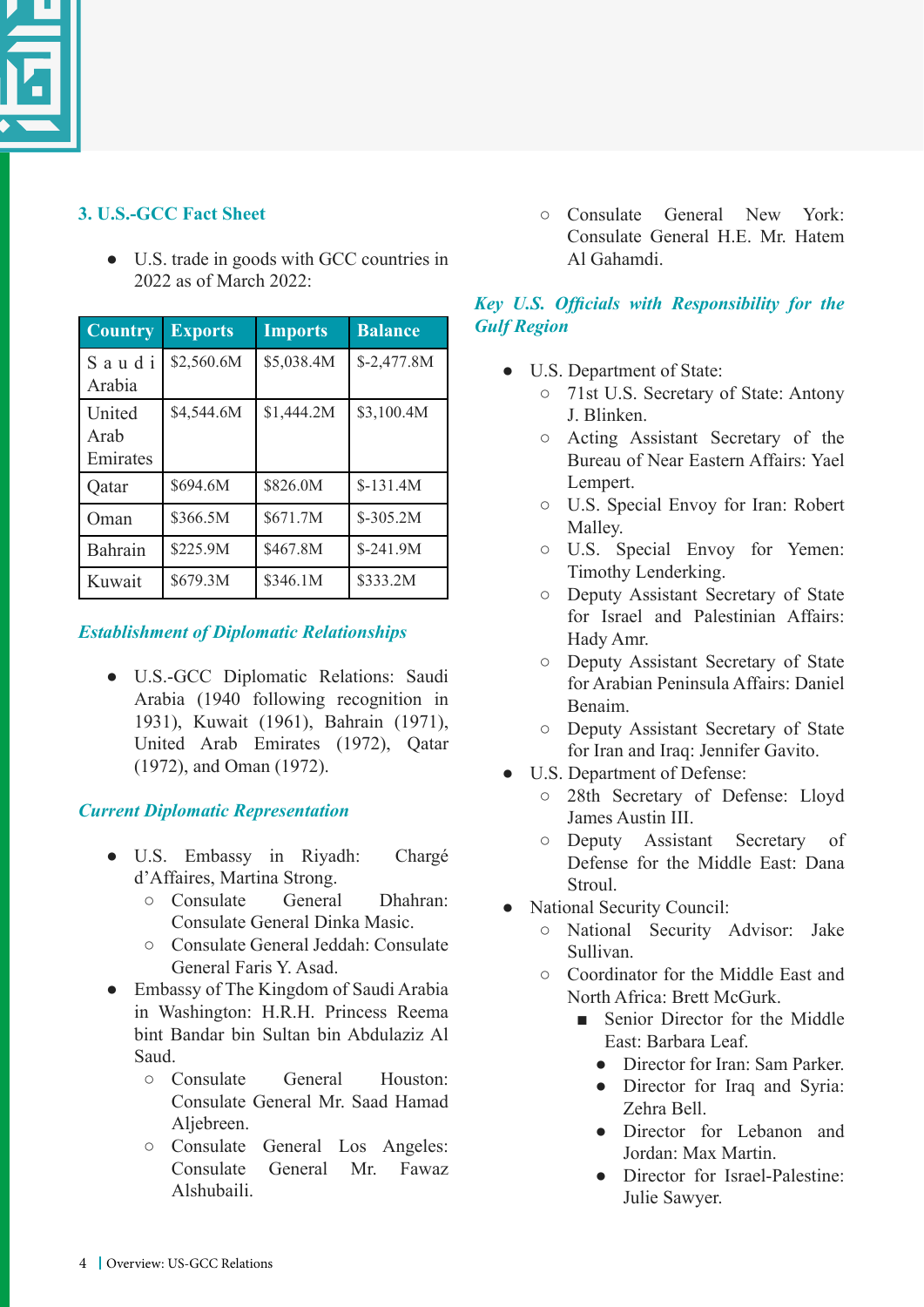

- Director for the Arabian Peninsula: Evyenia Sidereas.
- Director for Political-Military Affairs and Yemen: K.C. Evans.
- Congress:
	- United States Senate Committee on Foreign Relations, Subcommittee on Near East, South Asia, Central Asia, and Counterterrorism:
		- Chair: Chris Murphy (D-CT).
		- Ranking Member: Todd Young  $(R-IN).$
	- United States House Committee on Foreign Affairs, Subcommittee on the Middle East, North Africa, and Global Counterterrorism:
		- Chair: Ted Deutch (D-FL).
		- Ranking Member: Joe Wilson (R-SC).

# *Key Research Centers and Think Tanks*

- American Enterprise Institute: [https://](https://www.aei.org) [www.aei.org](https://www.aei.org)
- Arab Gulf States Institute in Washington: <https://agsiw.org>
- Atlantic Council: [https://www.](https://www.atlanticcouncil.org) [atlanticcouncil.org](https://www.atlanticcouncil.org)
- Brookings:<https://www.brookings.edu>
- Carnegie Endowment for International Peace:<https://carnegieendowment.org>
- Center for American Progress: [https://](https://www.americanprogress.org) [www.americanprogress.org](https://www.americanprogress.org)
- Center for Strategic and International Studies: <https://www.csis.org>
- Council on Foreign Relations: [https://](https://www.cfr.org) [www.cfr.org](https://www.cfr.org)
- Foreign Policy Research Institute: [https://](https://www.fpri.org) [www.fpri.org](https://www.fpri.org)
- Heritage Foundation: [https://www.](https://www.heritage.org) [heritage.org](https://www.heritage.org)
- Hudson Institute:<https://www.hudson.org>
- Middle East Institute: [https://www.mei.](https://www.mei.edu) [edu](https://www.mei.edu)
- Middle East Policy Council: [https://mepc.](https://mepc.org) [org](https://mepc.org)
- Quincy Institute for Responsible Statecraft:<https://quincyinst.org>
- RAND Corporation:<https://www.rand.org>
- Stimson Center: <https://www.stimson.org>
- The Century Foundation:<https://tcf.org>
- Wilson Center for International Scholars: <https://www.wilsoncenter.org/>
- United States Institute of Peace: [https://](https://www.usip.org/) [www.usip.org/](https://www.usip.org/)
- Center for a New American Security (CNAS):<https://www.cnas.org/>
- Baker Institute for Public Policy: [https://](https://www.bakerinstitute.org/) [www.bakerinstitute.org/](https://www.bakerinstitute.org/)
- Congressional Research Service: [https://](https://crsreports.congress.gov/) [crsreports.congress.gov/](https://crsreports.congress.gov/)

# *Selected Key Regional Experts*

- [Karen](https://www.mei.edu/profile/karen-e-young) Young (Middle East Institute)
- [Hussein](https://agsiw.org/associates/hussein-ibish/) Ibish (Arab Gulf Institute in Washington – AGSIW)
- [David des Roches](https://nesa-center.org/faculty/) (National Defense University)
- [F. Gregory Gause, III](https://www.gregorygause.com/) (Texas A&M University)
- [Frederic Wehrey](https://carnegieendowment.org/experts/709) (Carnegie Endowment for International Peace)
- [Anthony Cordesman](https://www.csis.org/people/anthony-h-cordesman) (Center for Strategic and International Studies – CSIS)
- [Kirsten Fontenrose](https://www.atlanticcouncil.org/expert/kirsten-fontenrose/) (The Atlantic Council)

## *Key Recent Literature*

- [Reimagining U.S. Strategy in the Middle](https://www.rand.org/pubs/research_reports/RRA958-1.html) [East - RAND Corporation - 2021.](https://www.rand.org/pubs/research_reports/RRA958-1.html)
- [No, the U.S. Shouldn't Withdraw from](https://www.atlanticcouncil.org/in-depth-research-reports/issue-brief/no-the-us-shouldnt-withdraw-from-the-middle-east/) [the Middle East - Atlantic Council - June](https://www.atlanticcouncil.org/in-depth-research-reports/issue-brief/no-the-us-shouldnt-withdraw-from-the-middle-east/) [2021.](https://www.atlanticcouncil.org/in-depth-research-reports/issue-brief/no-the-us-shouldnt-withdraw-from-the-middle-east/)
- [How to Recalibrate U.S. Policy in The](https://www.fpri.org/wp-content/uploads/2021/07/how-to-recalibrate-us-policy-in-the-middle-east.pdf) [Middle East - Foreign Policy Research](https://www.fpri.org/wp-content/uploads/2021/07/how-to-recalibrate-us-policy-in-the-middle-east.pdf) [Institute - July 2021.](https://www.fpri.org/wp-content/uploads/2021/07/how-to-recalibrate-us-policy-in-the-middle-east.pdf)
- [The Energy Transition in the Arab Gulf:](https://www.atlanticcouncil.org/wp-content/uploads/2021/08/AC_GulfTransitions_FINAL.pdf) [From Vision to Reality - Atlantic Council](https://www.atlanticcouncil.org/wp-content/uploads/2021/08/AC_GulfTransitions_FINAL.pdf) [- August 2021.](https://www.atlanticcouncil.org/wp-content/uploads/2021/08/AC_GulfTransitions_FINAL.pdf)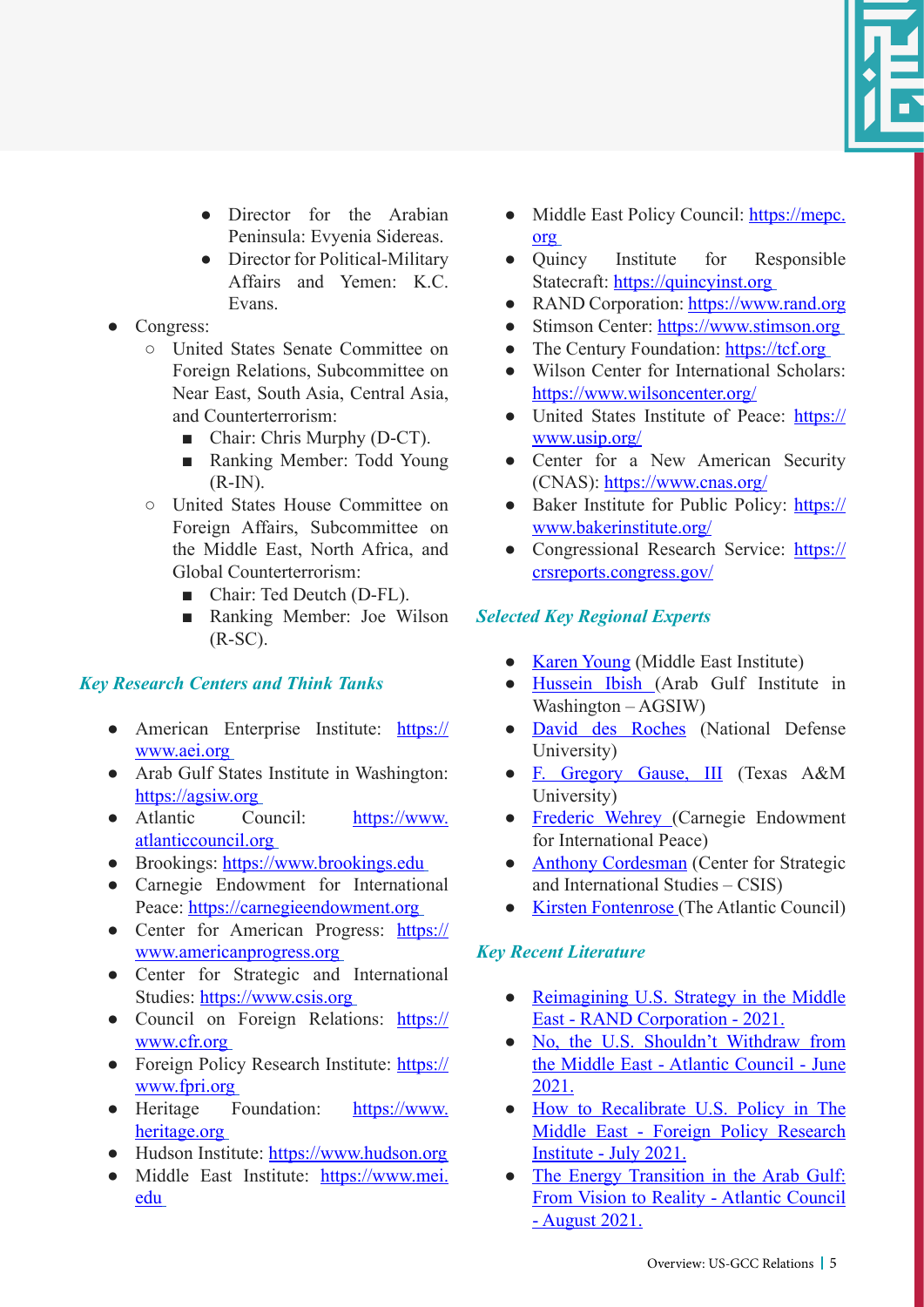

- [Iraq, the United States, and the "New"](https://csis-website-prod.s3.amazonaws.com/s3fs-public/publication/210805_Cordesman_Iraq_New.pdf?267rlRroYKgwGO6waIfnDVTdm3GLh8yA) [Middle East - CSIS - August 2021](https://csis-website-prod.s3.amazonaws.com/s3fs-public/publication/210805_Cordesman_Iraq_New.pdf?267rlRroYKgwGO6waIfnDVTdm3GLh8yA)
- [Seeking a New Balance for U.S. Policy](https://cf.americanprogress.org/wp-content/uploads/2021/09/Seeking-A-New-Balance-for-US-Policy-in-the-Middle-East.pdf?_ga=2.248612679.1369164877.1637046314-1053775861.1634038624) [in the Middle East - Center for American](https://cf.americanprogress.org/wp-content/uploads/2021/09/Seeking-A-New-Balance-for-US-Policy-in-the-Middle-East.pdf?_ga=2.248612679.1369164877.1637046314-1053775861.1634038624) [Progress - September 2021.](https://cf.americanprogress.org/wp-content/uploads/2021/09/Seeking-A-New-Balance-for-US-Policy-in-the-Middle-East.pdf?_ga=2.248612679.1369164877.1637046314-1053775861.1634038624)
- [When Less Is More: Rethinking U.S.](https://s3.us-east-1.amazonaws.com/files.cnas.org/documents/CNAS-Report-Less-is-More-Oct-2021-Final-1.pdf?mtime=20211103172611&focal=none) [Military Strategy and Posture in the](https://s3.us-east-1.amazonaws.com/files.cnas.org/documents/CNAS-Report-Less-is-More-Oct-2021-Final-1.pdf?mtime=20211103172611&focal=none) [Middle East - CNAS - October 2021.](https://s3.us-east-1.amazonaws.com/files.cnas.org/documents/CNAS-Report-Less-is-More-Oct-2021-Final-1.pdf?mtime=20211103172611&focal=none)
- [A Gradual Reset with Saudi Arabia -](https://www.mei.edu/publications/gradual-reset-saudi-arabia) [Middle East Institute - February 2022.](https://www.mei.edu/publications/gradual-reset-saudi-arabia)

## **4. Key Developments in US-GCC Relations**

## U.S.-GCC

- On September 23, 2021, U.S. Secretary of State Antony Blinken met with the foreign ministers of Saudi Arabia, Bahrain, Kuwait, Qatar, and the UAE's Minister of State in New York to discuss Iran, Afghanistan, and the Israeli-Palestinian conflict.
- In the wake of the Ukraine crisis, President Biden is reaching out to Saudi Arabia and the UAE for cooperation on energy while the two countries are pushing for more substantial security support from the U.S.
- Special Envoy for Iran Robert Malley traveled to the United Arab Emirates, Qatar, and Saudi Arabia from October 15- 2, 2021, to meet and discuss with the states a range of concerns with Iran, including its activities in the region and our attempt to negotiate a mutual return to compliance with the Joint Comprehensive Plan of Action.
- The United States and the members of the Gulf Cooperation Council (GCC) convened Working Groups on Integrated Air and Missile Defense and Maritime Security at the GCC's headquarters in Riyadh, Saudi Arabia, on March 9, 2022.

In mid-April 2022, the GCC states and the U.S. formed a new naval task force, known as the Combined Maritime Forces-153 (CMF-153), to improve maritime security in the Red Sea, Bab el-Mandeb, and the Gulf of Aden.



## U.S.-Saudi

- On February 5, 2021, the U.S. announced it would end military support in Yemen but continue helping Saudi Arabia defend itself.
- On March 12, 2021, Saudi and U.S. ground forces launched a joint military exercise called Falcon Claws 3.
- On October 14, 2021, Secretary of State Antony J. Blinken and Foreign Minister of Saudi Arabia Prince Faisal bin Farhan Al Saud met in Washington D.C. and discussed U.S.-Saudi cooperation on regional issues such as reaching a solution to end the conflict in Yemen.
- In November 2021, President Biden approved the first significant arms sale of 280 air-to-air missiles valued up to \$650 million and a \$500 million military contract.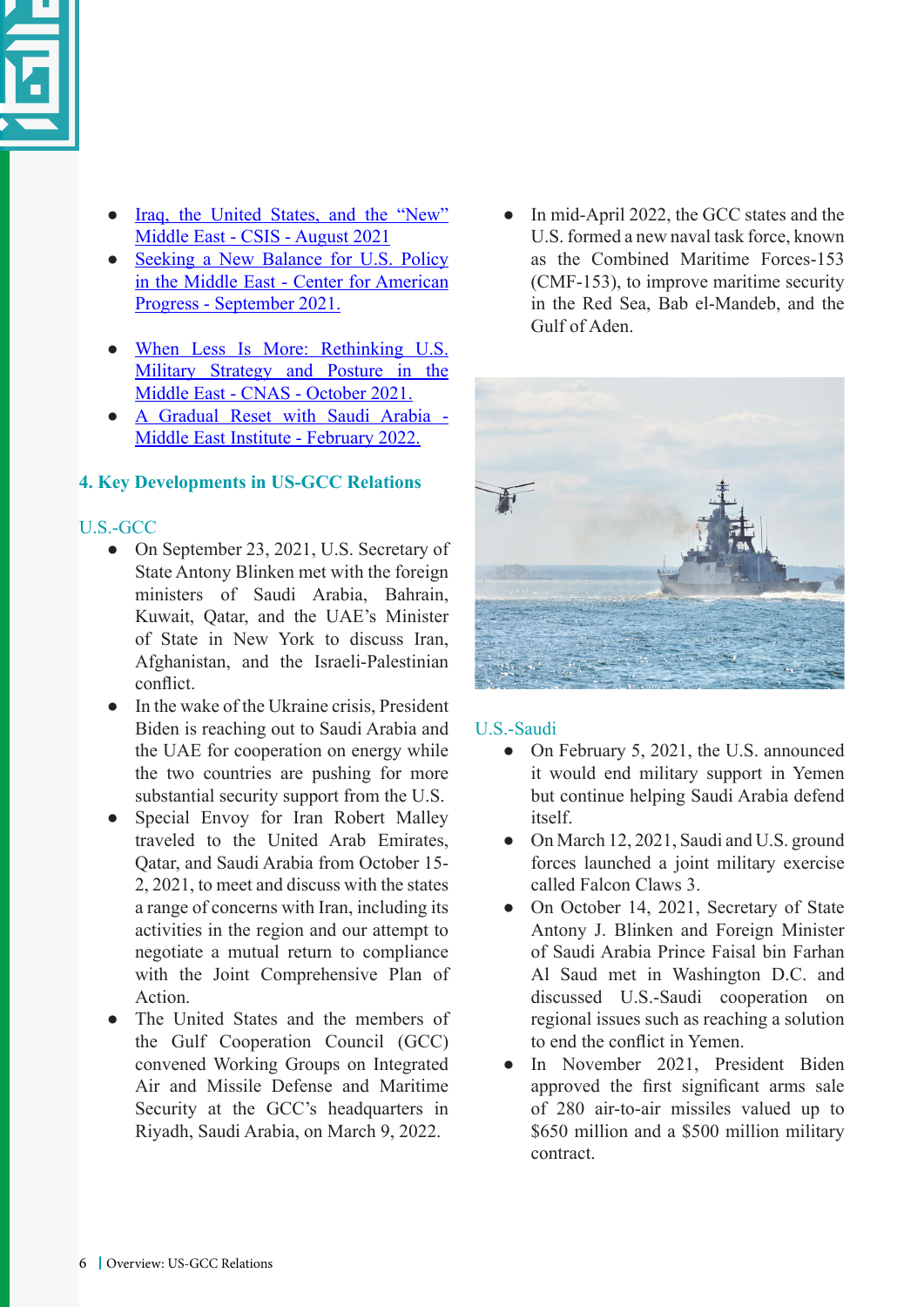

- The United States issued fresh sanctions on alleged members of an illicit network financing Yemen's Houthi rebels, citing the group's involvement in the continuing war in Yemen and recent drone and missile attacks on Saudi Arabia.
- On March 20, 2022, President Biden sent a significant number of Patriot antimissile systems to Saudis following the Houthi attacks on the Kingdom.
- Also in March 2022, Saudi Foreign Minister Prince Faisal bin Farhan discussed ongoing negotiations to restore the 2015 nuclear deal between Tehran and world powers with U.S. Special Envoy for Iran Rob Malley.
- In May 2022, the United States and Saudi Arabia held the U.S.-Saudi Strategic Joint Planning Committee (SJPC) led by Saudi Vice Minister of Defense His Royal Highness Prince Khalid bin Salman and Under Secretary of Defense for Policy Dr. Colin Kahl.
- Also in May 2022, it was reported that President Biden will be arranging a meeting with Crown Prince Mohammed bin Salman.

## U.S.-United Arab Emirates

- On October 13, 2021, U.S. Secretary of State Antony Blinken hosted a trilateral meeting with Israeli Foreign Minister Yair Lapid and UAE Foreign Minister Sheikh Abdullah Bin Zayed Al-Nahyan at the State Department and announced two new working groups: one focusing on religious coexistence and the other on water and energy issues.
- On Feb. 28, 2022, the UAE voted to abstain from a UN Security Council resolution condemning the Russian invasion of Ukraine.
- Reports in the media in March 2022 stated that the UAE had declined a call from President Biden amid the Ukraine crisis. In addition, a meeting with the head of the U.S. Central Command was also canceled amid the UAE's growing distrust of Washington's continued commitment to Abu Dhabi's security.
- On March 3, 2022, speaking at a defense event in Washington, UAE Ambassador to the U.S. Yousef Al-Otaiba stated: "It is like any relationship. It has strong days where the relationship is very healthy and days where the relationship is under question … Today, we're going through a stress test, but I am confident that we will get out of it and get to a better place."
- Starting on March 19, 2022, the UAE hosted Syrian President Bashar al-Assad despite warnings from the U.S. against normalizing ties with the government in Damascus.
- U.S. Secretary of State Anthony Blinken met with his counterparts from Israel, the UAE, Bahrain, and Morocco at the socalled Negev Summit on March 31, 2022.
- In May 2022, Vice President Kamala Harris led the U.S. delegation to the UAE following the passing of the President, His Highness Sheikh Khalifa bin Zayed Al Nahyan.

# U.S.-Qatar

- On August 30, 2021, the U.S. moved its military operations from Afghanistan to Qatar.
- On September 29, 2021, the U.S. and Qatar sanctioned a Hezbollah financial network.
- On November 13, 2021, the United States and Qatar released a joint statement on the U.S.-Qatar Strategic Dialogue.
- In March 2022, President Joe Biden issued a presidential declaration formally designating Qatar as a major non-NATO ally, weeks after his pledge to Qatari Emir Sheikh Tamim bin Hamad Al Thani.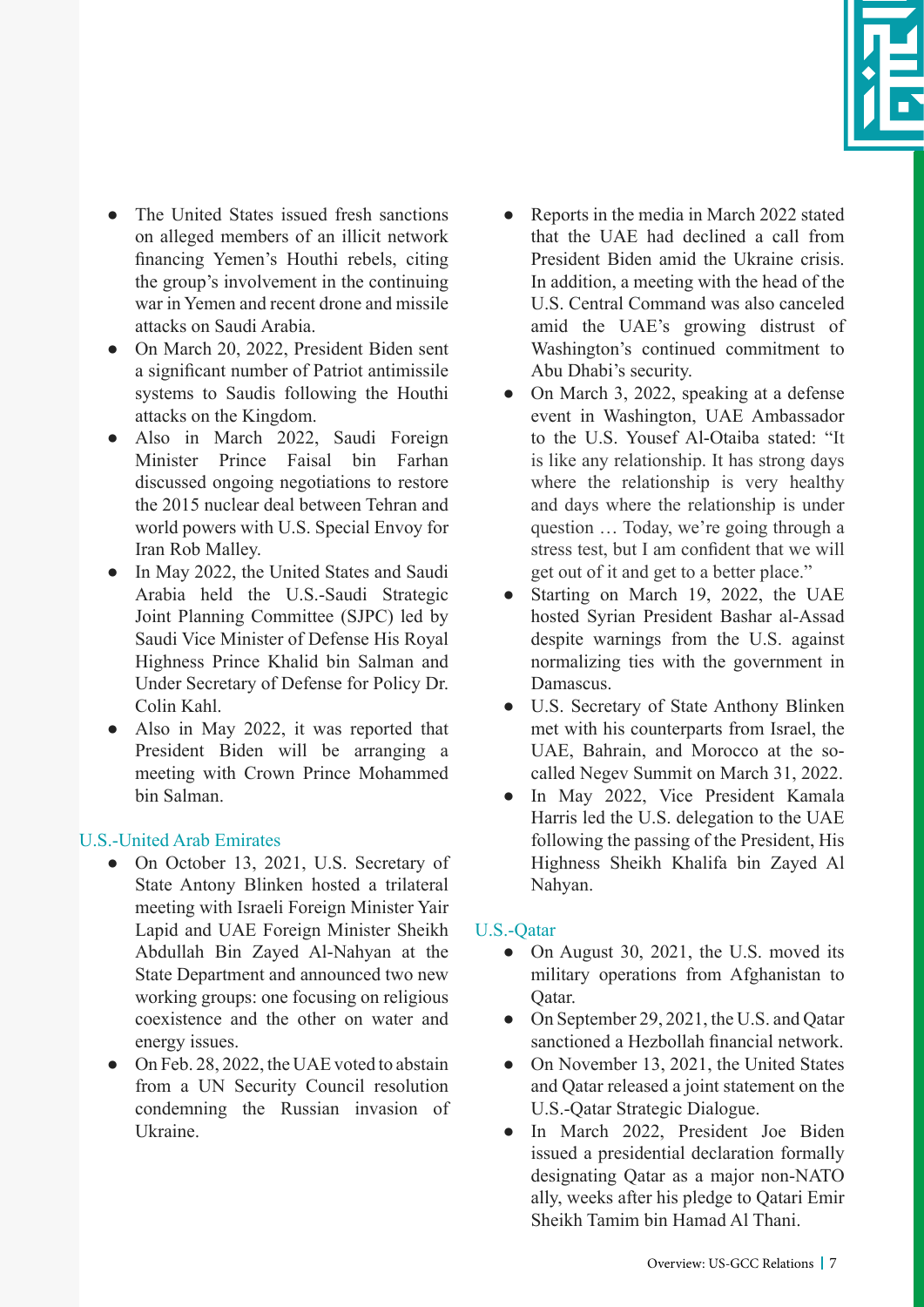## U.S.-Oman

● The United States and the Sultanate of Oman held the U.S.-Oman Joint Military Commission (JMC) at the Pentagon on March 23-24, 2022.

# U.S.-Bahrain

- Alongside the UAE, Bahrain signed the Abraham Accords, a joint statement between the State of Israel, the UAE, and the United States of America was released on September 15, 2020.
- In March 2022, the U.S. State Department approved the potential sale to Bahrain of M270 Multiple Launch Rocket Systems Upgrade and related equipment for an estimated \$176 million.
- The United States and the Kingdom of Bahrain held the U.S.-Bahrain Military Consultative Committee (MCC) in Manama, Bahrain, on March 6-7, 2022.
- Secretary of Defense Lloyd J. Austin III hosted Bahrain Crown Prince Salman bin Hamad Al Khalifa in March 2022 to discuss Iran and Ukraine.
- U.S. Secretary of State Anthony Blinken met with his counterparts from Israel, the UAE, Bahrain, and Morocco at the socalled Negev Summit on March 31, 2022.
- The U.S. Naval Forces Central Command (NAVCENT) and the Bahrain Defence Force participated in U.S. Naval Forces Central Command (NAVCENT) and the Bahrain Defence Force, an annual 10-day military exercise in and off the coast of Bahrain.

# U.S.-Kuwait

● On August 24, 2021, U.S. Ambassador Alina Romanowski to Kuwait stated that the first Afghan evacuees started arriving in Kuwait.

On the one hand, the traditional relationship centered around oil, trade, and foreign military sales between the U.S. and GCC remain. According to the U.S. State Department, Saudi Arabia is still the United States' largest foreign military sales customer and one of the United States' largest trading partners in the Middle East. Saudi Arabia is also the third leading source of imported oil for the United States. In addition, the U.S. continues to provide Export and Border Security assistance to the UAE, the United States' single largest export market in the Middle East and North Africa region.

The United States and Qatar also cooperate on security in the Persian Gulf region, notably via hosting the Al-Udeid Air Force Base and CENTCOM Forward Headquarters, Qatar's support of the North Atlantic Treaty Organization, and U.S. military operations in the region. Qatar has also become the United States base after the U.S. suspended its diplomatic presence in Afghanistan. Kuwait provided the primary platform for U.S. and coalition operations in Iraq and hosted the headquarters of Combined Joint Task Force – Operation Inherent Resolve as a member of the Global Coalition to Defeat ISIS

On the other hand, the Biden Administration and its allies in Congress have called for a "recalibration" in the U.S. relationship with the Gulf Cooperation Council and the Gulf region. The Biden Administration signaled a new approach by limiting direct U.S. involvement and military engagement in the Middle East. This is evident in the complete withdrawal of U.S. troops in Afghanistan and focusing instead on COVID-19 relief and climate change issues. In addition, the U.S. Presidential envoy for climate, John Kerry, has visited the GCC states regarding climate change issues several times in 2021 and 2022.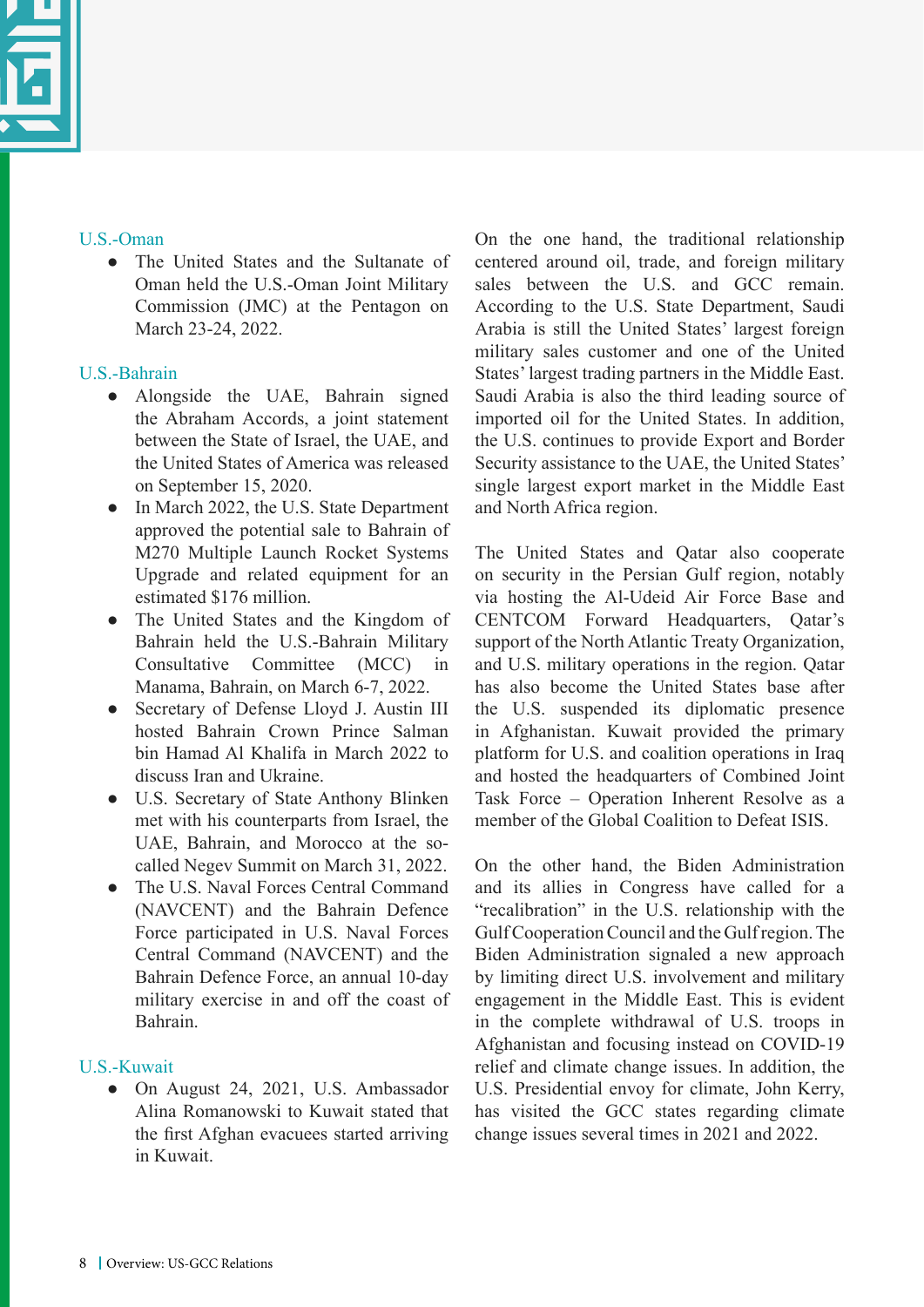



On the security aspect, although some argue that the U.S. is withdrawing from the Middle East, the United States remains the premier security partner of the region as it offers GCC states military capabilities, such as Patriot missiles to Saudi Arabia amid attacks from the Houthis. Washington's initial announcements that military sales to the GCC states would be curtailed have not been completely followed up upon. On the contrary, the Biden administration approved a \$500 million military contract with Saudi Arabia and the first significant arms sale of 280 air-toair missiles valued at up to \$650 million to the kingdom in late 2021. In addition, and despite President Biden's pledge to end the war in Yemen, the crisis has persisted, including an increase in Houthi missile and drone attacks on Saudi Arabia. Initial withdrawals of Patriot missiles systems from the kingdom were subsequently reversed. The deployment of these missile systems came as the United States turned to Saudi Arabia regarding oil prices following the crisis in Ukraine.

The Biden Administration also sought to put "diplomacy first" by engaging officials from

the Middle East and Europe in regard to the reengagement with Iran over the nuclear agreement, JCPOA. Negotiations started in 2021 and remained inconclusive as of early April 2022, although indications were that an agreement was close at hand. The GCC states have continued to voice their concern that a revitalized JCPOA would allow Iran to continue its interference in the region, including support for non-state proxy forces and further development of their missile program. Overall, a significant level of skepticism remains among GCC member states not only on the U.S. position vis-a-vis Iran but also regarding U.S. policy in the rest of the region. In turn, GCC states have maintained a policy of reaching out to other countries to strengthen various ties, avoiding falling into a security vacuum. Additionally, GCC-U.S ties were highlighted in different positions concerning the Russia-Ukraine crisis, with the UAE initially abstaining from two UN Security Council resolutions and Saudi Arabia and the UAE sticking to the energy output commitment within the OPEC+ framework, which includes Russia. This indicates that new dynamics are taking hold in the region's ties to the United States.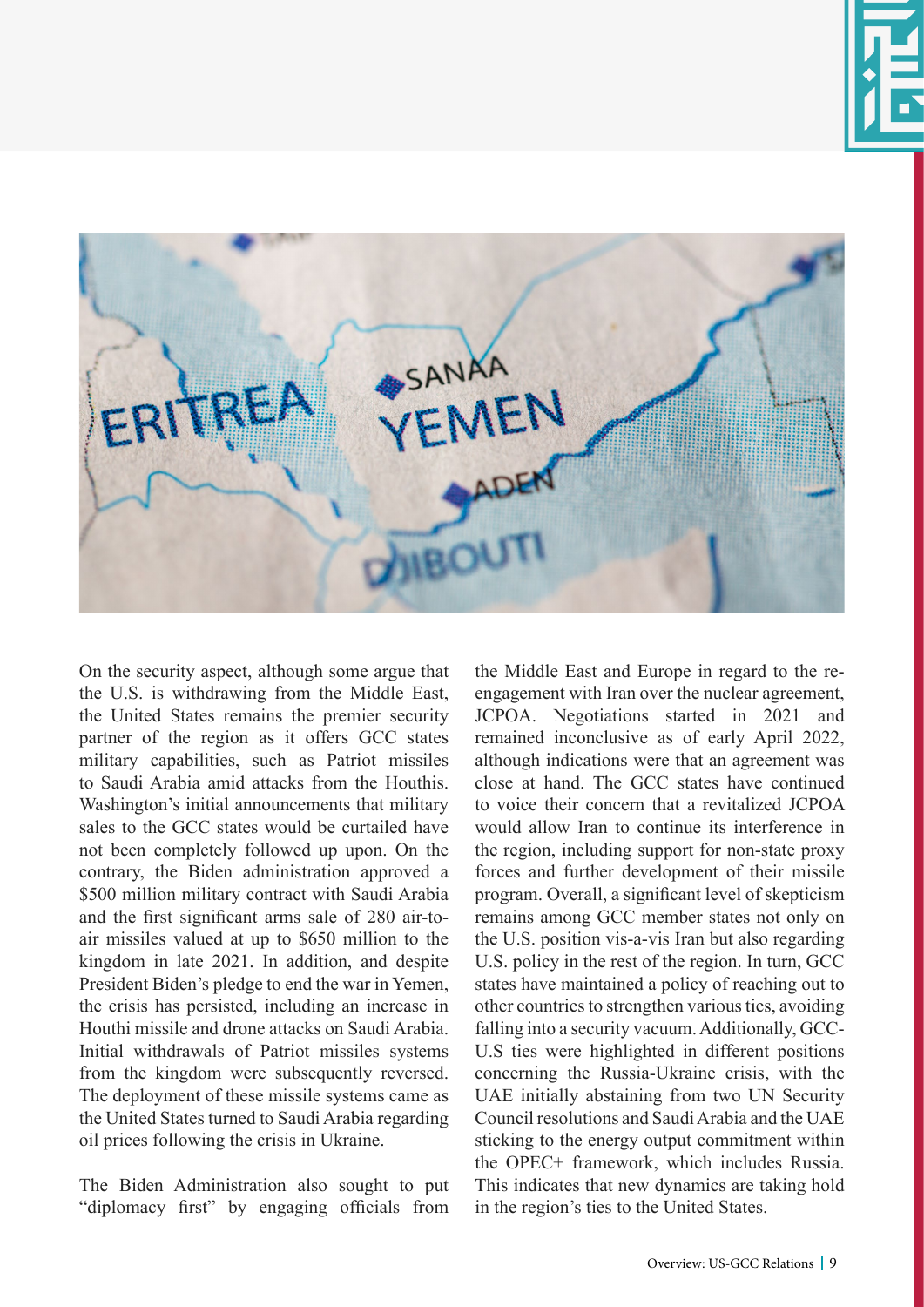

## **5. Supporting Documents**

#### *GRC publications and GRM workshops*

- GRC Publication 2021: Changes in United States Foreign Policy Shifts Towards the Middle East: Strategies - Approaches - Evidences - Forecasts (Dr. Amera Alrashed Alghamdi).
- GRC Publication 2019: The Arab Gulf States and the West. Perception and Realities - Opportunities and Perils (Edited by: Dania Koleilat Khatib and Marwa Maziad)
	- GRM Workshop 2017: The Arab Gulf in the West: Perceptions and Realities; Opportunities and Perils.
- GRC Publication 2015: The United States and the Gulf: Shifting Pressures, Strategies and Alignments (Edited by: Steven W. Hook and Tim Niblock).

## *Araa Magazine*

- [Issue 167:](https://araa.sa/index.php?option=com_content&view=article&id=5853&Itemid=2250) The AUKUS Agreement and Its Impact on Global Alliances and the Gulf Region - October 2021.
- [Issue 159:](https://araa.sa/index.php?option=com_content&view=article&id=5535&Itemid=2231) The Features of Biden's Policy Towards the Middle East and the Gulf Region - February 2021.
- [Issue 153:](https://araa.sa/index.php?option=com_content&view=article&id=5268&Itemid=2211) U.S.-Chinese Relations and Its Impact on the Arab Region - September 2020.
- [Issue 148:](https://araa.sa/index.php?option=com_content&view=article&id=5021&Itemid=2163) U.S.-Saudi Relations Over 75 Years - April 2020.
- [Issue 132:](https://araa.sa/index.php?option=com_content&view=article&id=4698&Itemid=2074) The U.S. Withdrawal from the Iran Nuclear Deal: Implications and Scenarios - August 2018.

#### *GRC recent interviews on the issues related to the U.S.:*

October 13, 2021: Dr. Abdulaziz Sager participated in the private round table discussion: "Beyond Yemen's Borders," co-organized by the Office of the UN Secretary-General's Special Envoy for

Yemen (OSEGY), the Sana'a Center for Strategic Studies, and King's College London, Department of Geography, and Institute for Middle Eastern Studies.

- June 1, 2021: Dr. Abdulaziz Sager was a speaker in the "Geopolitical Setting – Changes with the Biden Administration" session organized by the Bush School of Government & Public Service, Texas A&M University.
- December 8, 2020: Dr. Abdulaziz Sager participated in a discussion to exchange views on the foreign policies of U.S. President-elect Joe Biden related to issues of the Gulf region and the Middle East on the sidelines of the Manama Dialogue.
- December 7, 2020: Dr. Abdulaziz Sager spoke on a panel organized by the Middle East Research Institute, discussing the possible changes in the Trump Administration's policy in the Middle East and security dynamics in the context of Joe Biden's inauguration.